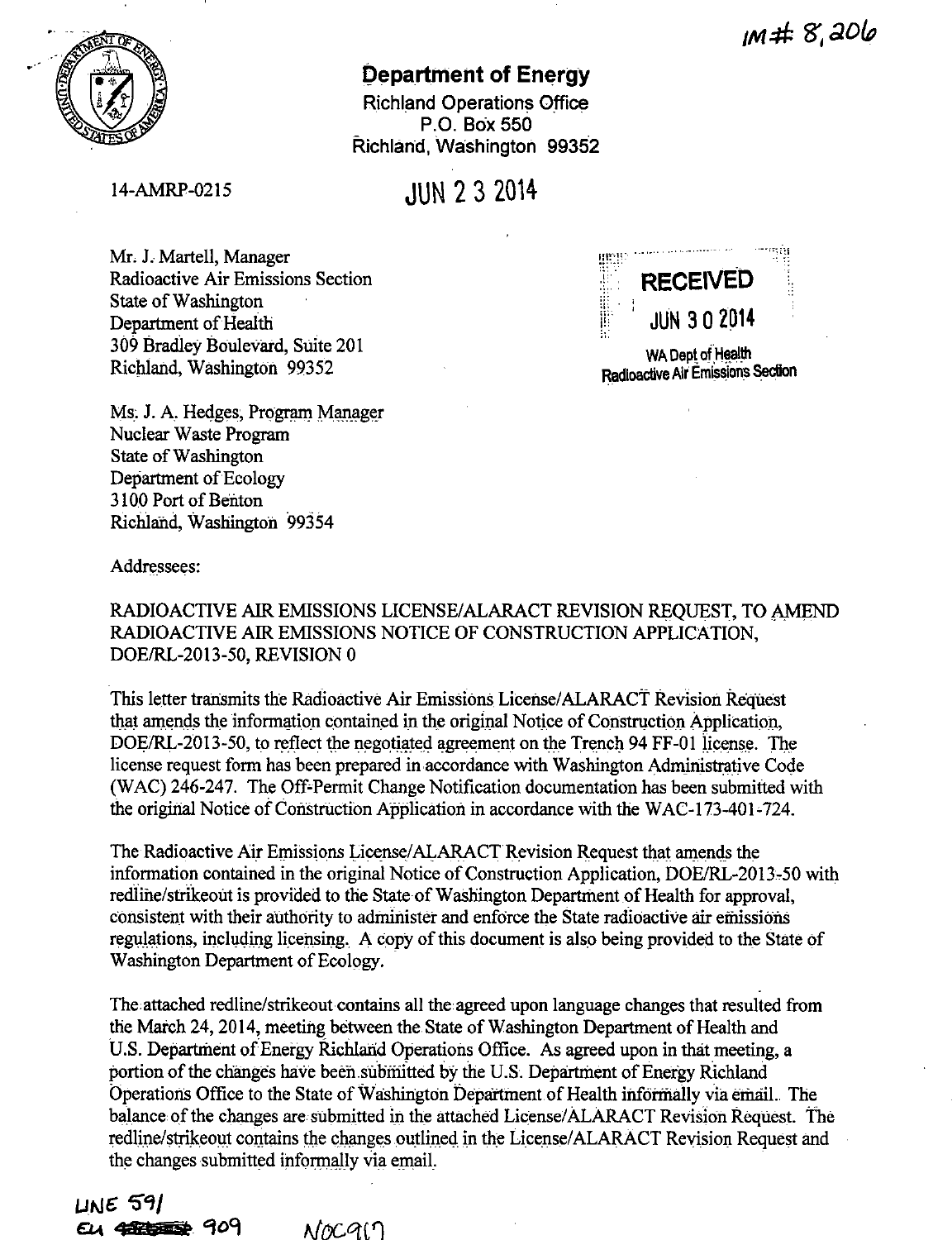If you have any questions, please contact me or your staff may contact Ray Corey, Assistant Manager for the River and Plateau on (509) 373-9971.

. Sincerely,

 $\sim$  aug  $\frac{1}{\sqrt{2}}$ 

Acting Manager

AMRP:MSC

Attachment

cc w/attach: G. Bohnee, NPT G. T. Boothe, WDOH R. Buck, Wanapum R, A. Danielson, WDOH D. A. Faulk, EPA P. M. Gent, Ecology S. Harris, CTUIR R. Jim, YN S. Hudson, HAB C. Mathey, WDOH N. M. Menard, Ecology K. Niles, ODOE V. L..Peery, Ecology D. Rowland, YN J. W. Schmidt, WDOH D. G. Singleton, Ecology Administrative Record Environmental Portal

cc w/o attach: See Page 3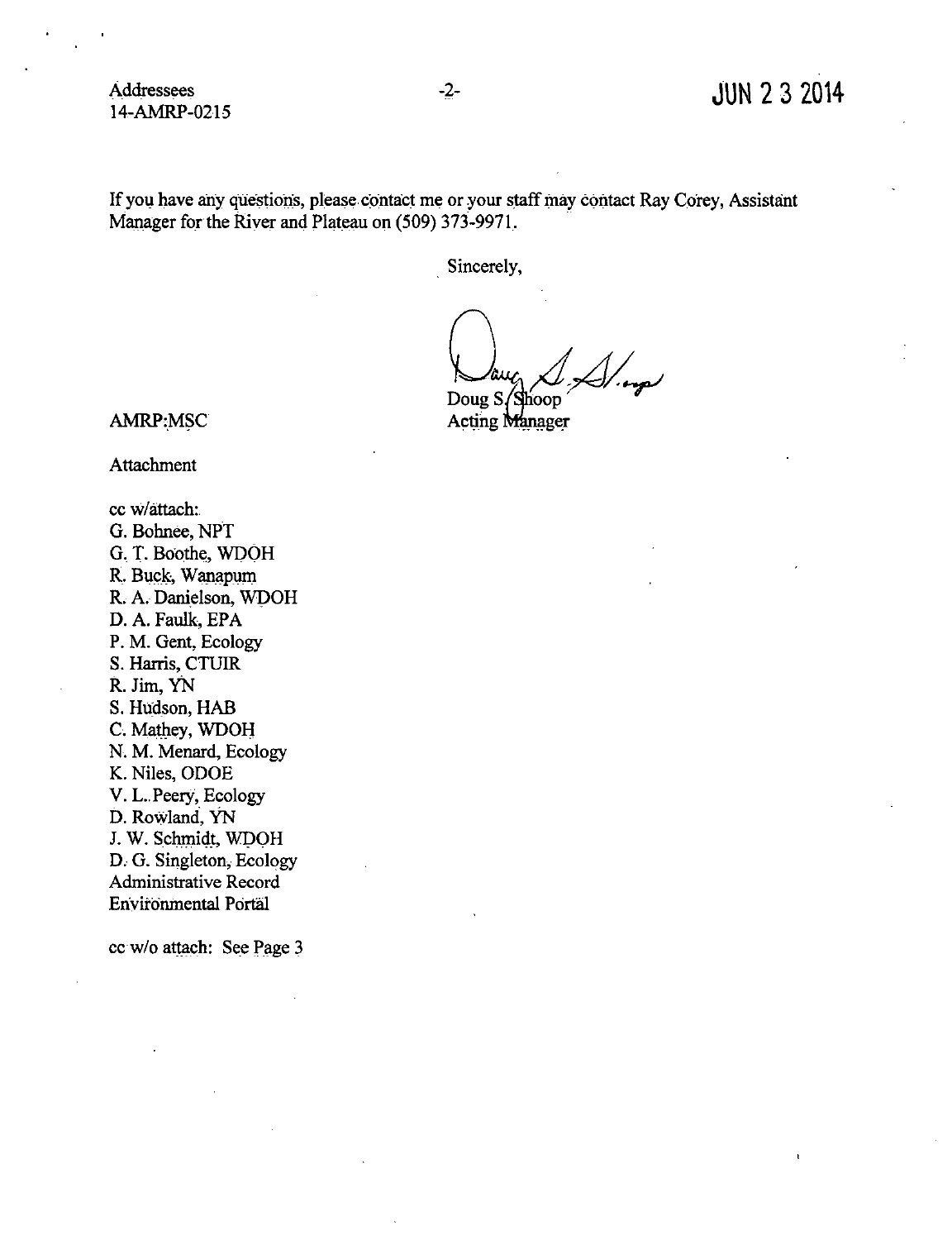Addressees 14-AMRP-0215

cc w/o attach: R. H. Anderson, MSA J. W. Cammann, MSA L. M. Dittmer, CHPRC B. J. Dixon, CHPRC R. H. Engelmann, CHPRC R. A. Kaldor, MSA P. T. Karschnia, CHPRC R. E. Piippo, MSA L. R. Strickling, MSA L. C. Tuott, CHPRC J. F. Williams, CHPRC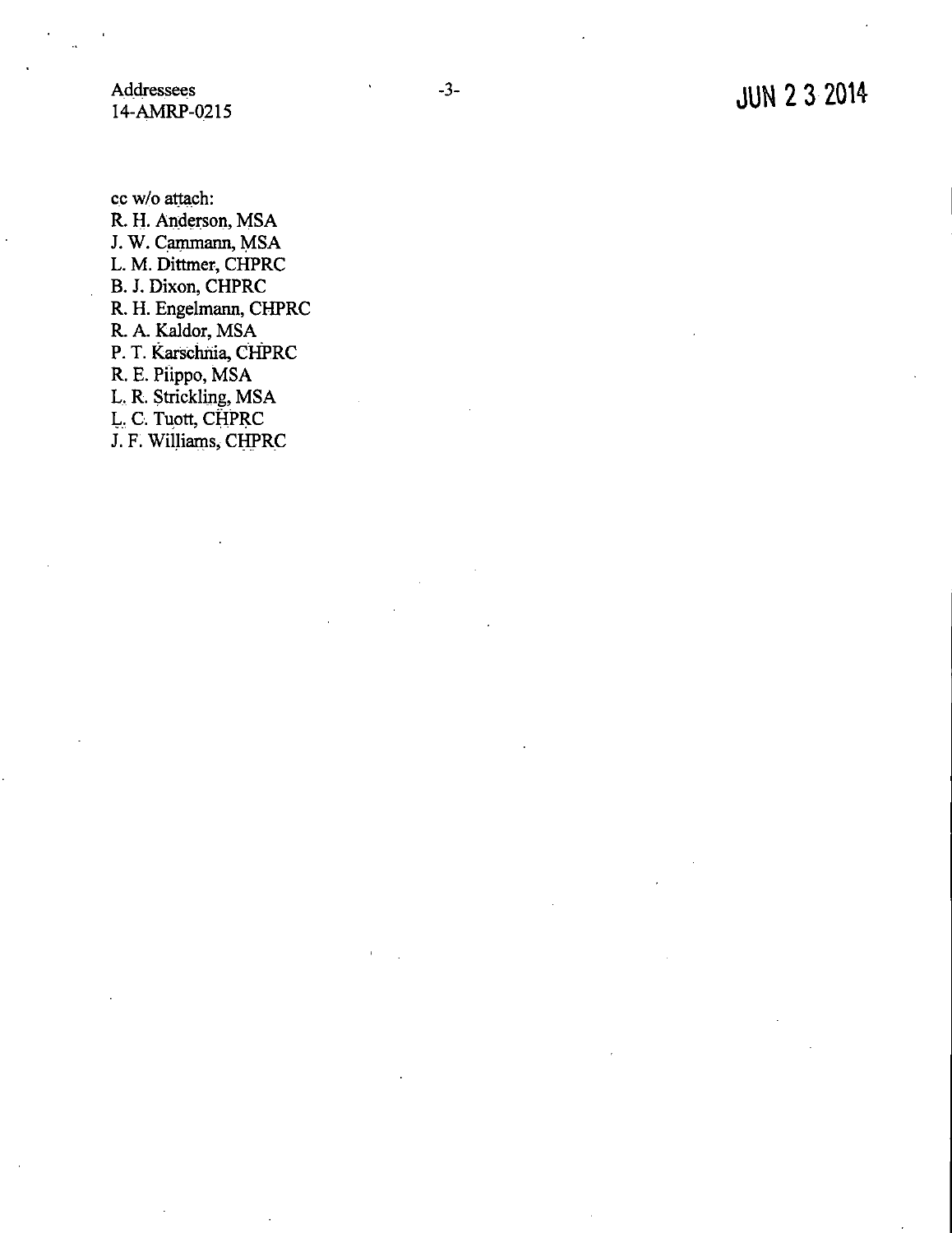### **Trench 94 Negotiated Revisions**

# **License / ALARACT Revision Request**

NOTE: Any increase to abated or unabated PTE requires a full NOC modification.

# Submittal Date: 22 May 2014

 $[\times]$  License Revision WDOH Condition Number: 2 and 5 **ALARACT Revision** New ALARACT Rev. #:

**Report of Closure** 

# **PROJECT IDENTIFICATION**

Project Title: Management of Radiological Contamination at Trench 94 Current NOC Application Number: DOE/RL-2013-50, Rev 0 WDOH EU ID Number: 909 Current WDOH Approval Letter Number(s): New application WDOH NOC ID Number: 917

## **DESCRIPTION OF CHANGE**

**Number of Attachments:** 

WDOH will provide a new approval letter containing any new or modified conditions that result from the following proposed change.

### Enter original and proposed wording here:

These changes constitute a revision to the original Notice of Construction Application (NOCA) resulting from negotiations during the licensing process. A redline strike out is attached for clarity.

Condition 2 was derived from the process description provided in the original NOCA and provided a limited the scope for radiological contamination management to swallows. A broadening of the allowed activities to include vegetation, and other biologic vectors is added to the NOCA so that all forms of radiological contamination can be managed if encountered. Condition 5 is modified to align the license radiological control values with the established radiological control procedures and correct omissions from the NOCA. The increase from 200 dpm/100cm<sup>2</sup> alpha to 10,000 dpm/100cm<sup>2</sup> alpha is made to align the alpha values with the beta-gamma values which are 500,000 dpm/100cm<sup>2</sup>. Both of these values are five (5) times the High Contamination Area value and are established values from the radiological control. program.

Rev. 2 (4/24/2014)

#### Page 1 of 4

To request updates to this form, please contact Shawna Berven at (509) 946-0192 or airrichland@doh.wa.gov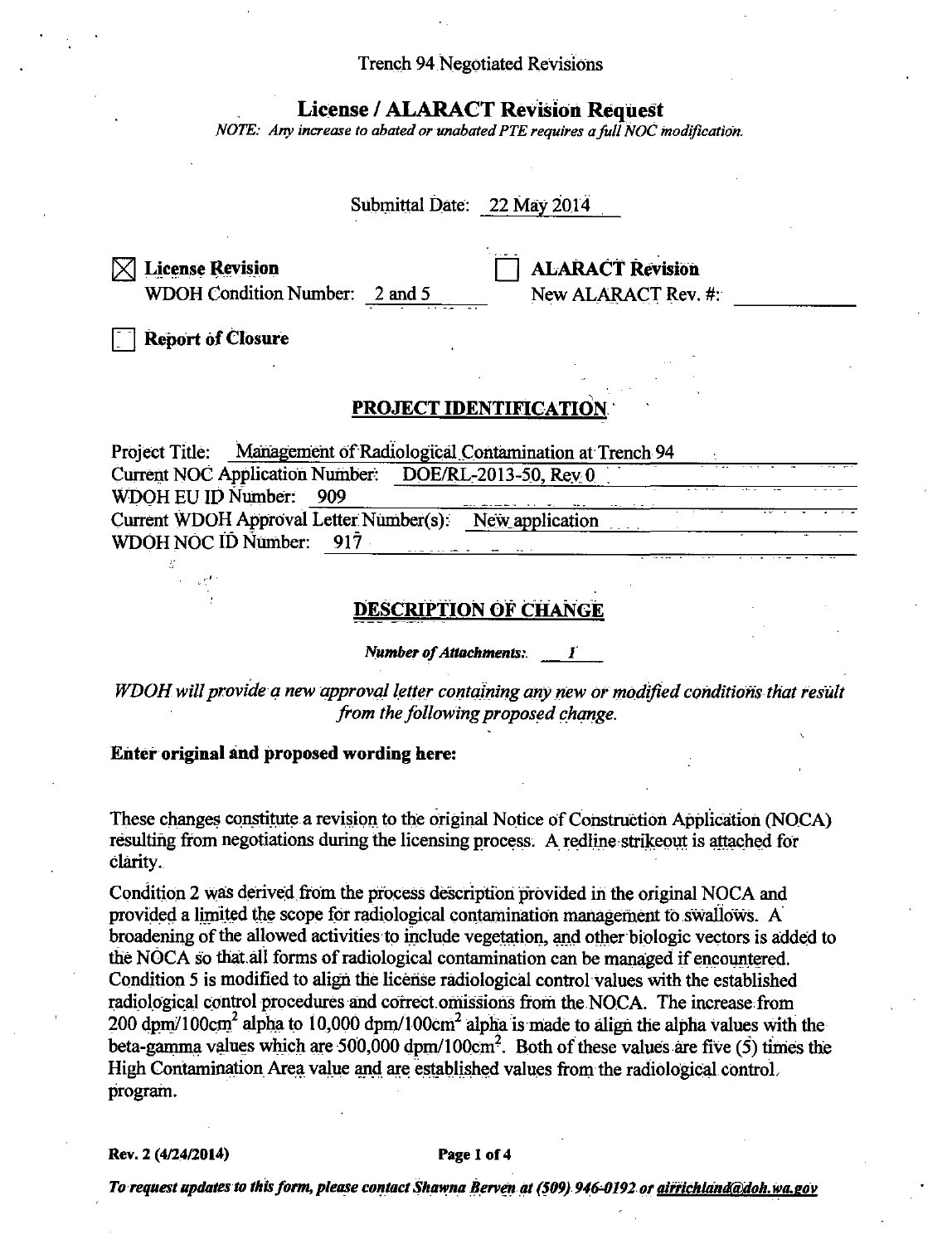# **ORIGINAL LANGUAGE:**

Condition<sub>2</sub>

This approval applies only to those activities described below. No additional activities or variations on the approved activities that constitute a "modification" to the emission unit, as defined in WAC  $246-247-030(16)$ , may be conducted.

The Management of Radiological contamination, including cleanup activities, at Trench 94

Trench 94 is located within the 200 East Area Burial Ground, 218-E-12B. Trench 94 contains submarine and other reactor compartments, as it provides long term disposal of the U.S. Navy defueled reactor compartments.

Nesting swallows were found to be building mud nests on the exterior of the submarine reactor compartments. Due to the potential for conditions involving radioactive contaminated soil, mud, nests and feces, continued management of this area is necessary.

Misting, spraying, or fogging will be used to minimize the spread of contamination and potential for airborne particles. Contaminated debris will be collected and packaged in containers for disposal at the Environmental Restoration Disposal Facility or another approved disposal facility.

Radiological contamination and dose rate monitoring is conducted prior to transporting waste containers or packages. All waste containers or packages will be prepared for transport per established procedures.

Specific controls will be in place during cleanup. The following controls are consistent with the 2012 Personal Communication ("Re: Request for Approval: Trench 94/SRC ALARACT Demonstration") and were developed in accordance with the latest revision of the CH2M HILL Plateau Remediation Company (CHPRC) Radiological Control Manual, CHPRC Radiological Control procedures, as provided with the application. ALARA principles shall be utilized.

# PROPOSED LANGUAGE

### Condition 2

This approval applies only to those activities described below. No additional activities or variations on the approved activities that constitute a "modification" to the emission unit, as defined in WAC  $246-247-030(16)$ , may be conducted.

The Management of Radiological contamination, including cleanup activities, at Trench 94

Trench 94 is located within the 200 East Area Burial Ground, 218-E=12B. Trench 94 contains submarine and other reactor compartments, as it provides long term disposal of the U.S. Navy defueled reactor compartments.

The design of the trench allows for a wide variety of naturally transferred contamination to be potentially found within the trench due to a lack of physical barriers. Forms of naturally transferred contamination include but are not limited to: vegetation (rooted or windblown), animal feces, bird nests, scent marks, burrows, and animals. Due to the potential for conditions involving radioactive vegetation, contaminated soil, mud, nests and feces, continued management of this area is necessary.

Misting, spraying, or fogging will be used to minimize the spread of contamination and potential for airborne particles. Contaminated debris will be collected and packaged in containers for disposal at the Environmental Restoration Disposal Facility or another approved disposal facility.

### Rev. 2 (4/24/2014)

### Page 2 of 4

To request updates to this form, please contact Shawna Berven at (509) 946-0192 or airrichland@doh.wa.gov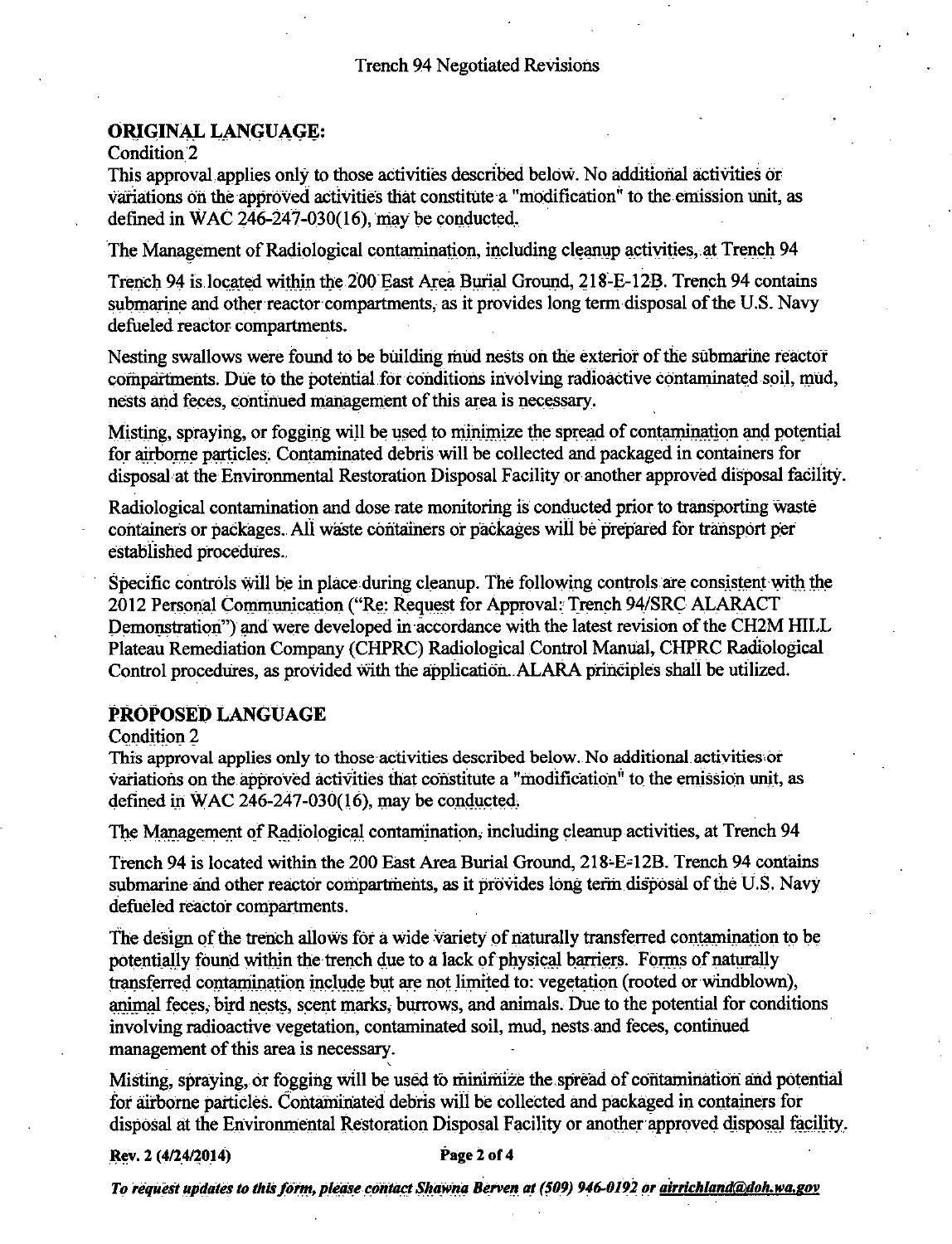Radiological contamination and dose rate monitoring is conducted prior to transporting waste containers or packages. All waste containers or packages will be prepared for transport per established procedures.

Specific controls will be in place during cleanup. The following controls are consistent with the 2012 Personal Communication ("Re: Request for Approval: Trench 94/SRC ALARACT Demonstration") and were developed in accordance with the latest revision of the CH2M HILL Plateau Remediation Company (CHPRC) Radiological Control Manual, CHPRC Radiological Control procedures, as provided with the application. ALARA principles shall be utilized.

# **ORIGINAL LANGUAGE**

Condition 5

WDOH NOTIFICATION-Abatement of Removable & Direct Contamination Levels-Cleanup Exceeding the following contamination limits requires WDOH notification and implementation of additional controls before work may resume.

-Removable contamination will be maintained less than a maximum level of 2,200,000 dpm/100cm<sup>2</sup> alpha and/or less than 4 rad/hr/100cm<sup>2</sup> beta gamma.

-Direct contamination levels of 20,00dpm/100cm^2 alpha, and or 1,000,000dpm/100cm^2 betagamma

The following additional controls, as described below, shall be implemented before work resumes.

-Soil shall be wetted prior to removal if not already damp

-General work place air monitoring shall be performed during removal activities

-Dislodged vegetation not already in containers shall have fixative applied at the end of each shift, or the material shall be covered, as necessary to prevent airborne contamination.

-Removed soil and vegetation containing >500,000dpm/100cm^2 or >200dpm/100cm^2 alpha will be containerized if it is to be left for greater than 48 hours.

 $(WAC 246-247-040(5))$ 

# **PROPOSED LANGUAGE**

Condition 5

WDOH NOTIFICATION-Abatement of Removable & Direct Contamination Levels-Cleanup Exceeding the following contamination limits requires WDOH notification and implementation of additional controls before work may resume.

-Removable contamination will be maintained less than a maximum level of 2,200,000 dpm/100cm^2 alpha and/or less than 4 rad/hr/100cm^2 beta gamma.

-Direct contamination levels of 20,00dpm/100cm^2 alpha, and or 1,000,000dpm/100cm^2 betagamma

The following additional controls, as described below, shall be implemented before work resumes.

-Soil shall be wetted prior to removal if not already damp

-General work place air monitoring shall be performed during removal activities

-Removed soil and vegetation containing >500,000dpm/100cm^2 beta-gamma or

 $>10,000$ dpm/100cm<sup> $\sim$ 2</sup> alpha will be containerized or fixative applied if it is to be left for greater than 48 hours.

 $(WAC 246-247-040(5))$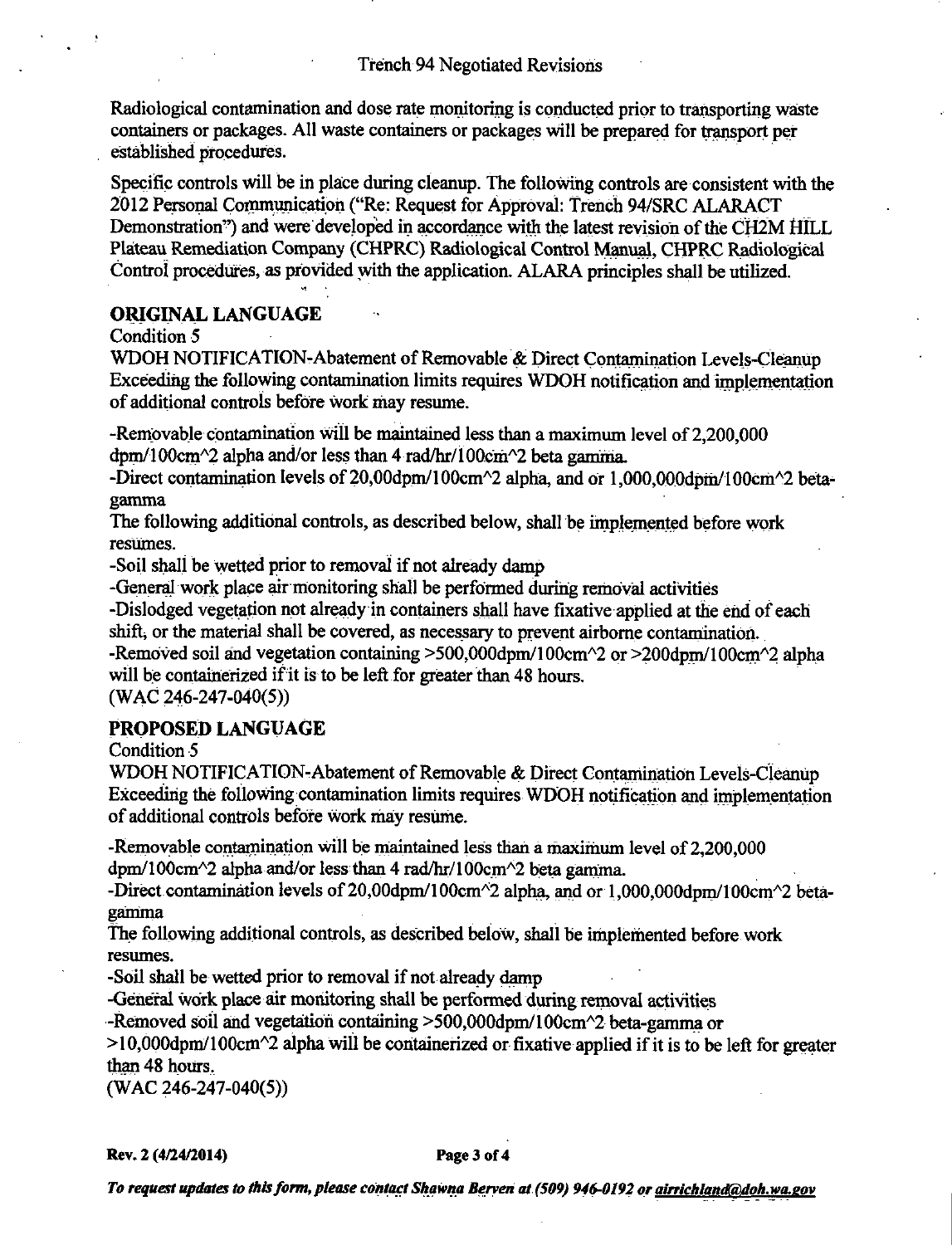# Trench 94 Negotiated Revisions

# **SIGNATURES**

| Reviewed by Contractor                      | Reviewed by RL/ORP           |  |  |
|---------------------------------------------|------------------------------|--|--|
|                                             |                              |  |  |
|                                             | untone                       |  |  |
|                                             | والمستقلب المستنبات المناسبة |  |  |
|                                             |                              |  |  |
| <u>SEFFREY A. CONLEY</u><br>Date: 5/20/2011 | <b>Date:</b>                 |  |  |
|                                             |                              |  |  |

**Rev. 2 (4/24/2014)** Page 4 of 4

*To request updates to this form, please contact Shawna Berven at (509) 946-0192 or alrrichland@doh.wa.gov*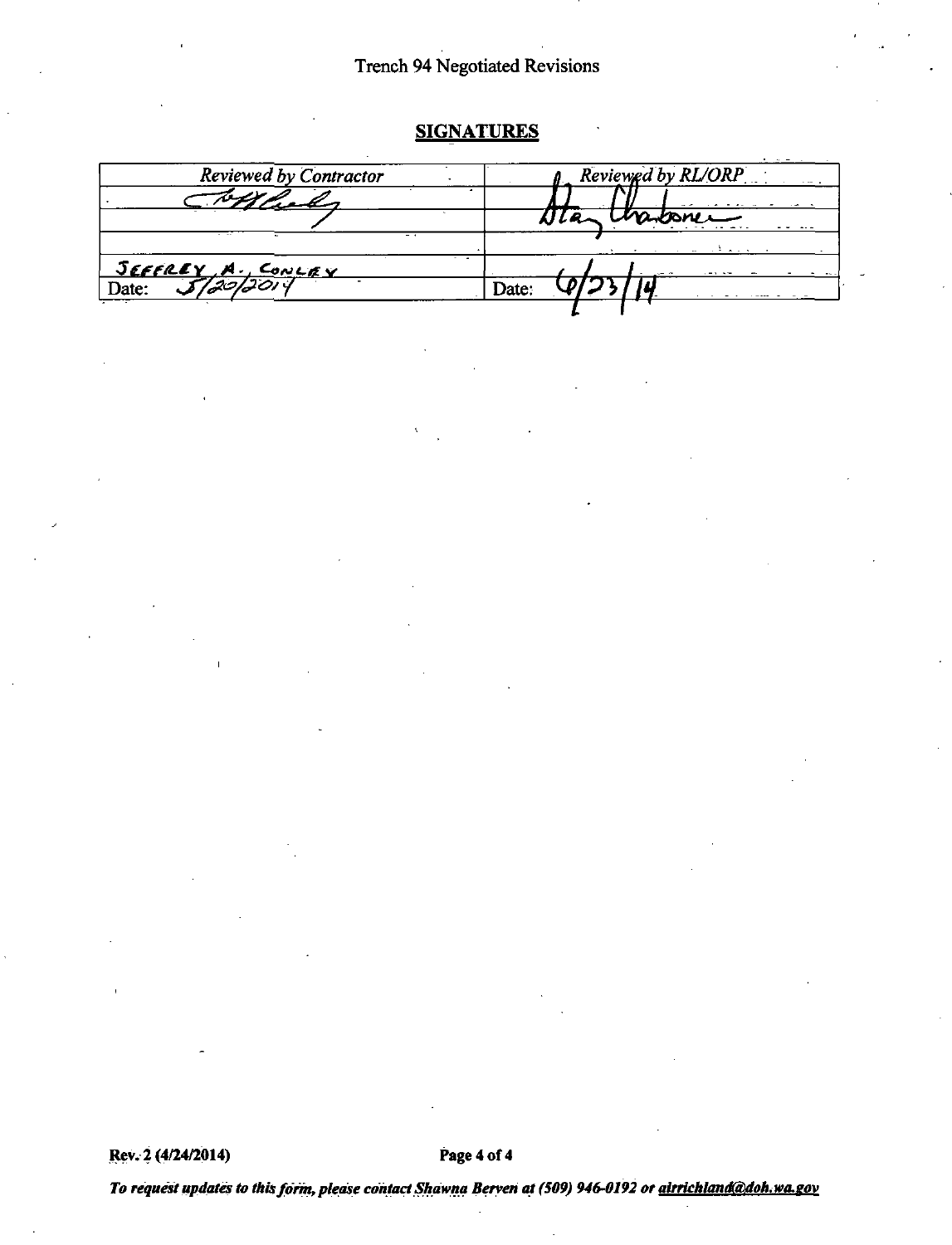**Emission Unit ID: 909** 200 218-E-12B 218-E-12B This is a MINOR, FUGITIVE, non-point source emission unit.

200 diffuse/fugitive emissions

**Abatement Technology ALARACT** WAC-246-247-040(4)

state only enforceable: WAC 246-247-010(4), 040(5), 060(5)

| Zone or Area                                                                                                                                                                                                                  | <b>Abatement Technology</b>                                                                                                                                                                                                    | <b>Required # of Units</b> | <b>Additional Description</b> |
|-------------------------------------------------------------------------------------------------------------------------------------------------------------------------------------------------------------------------------|--------------------------------------------------------------------------------------------------------------------------------------------------------------------------------------------------------------------------------|----------------------------|-------------------------------|
| a contradicts of the contract of the contract of the contract of the contract of the contract of the contract of the contract of the contract of the contract of the contract of the contract of the contract of the contract | and the contract of the contract of the contract of the contract of the contract of the contract of the contract of the contract of the contract of the contract of the contract of the contract of the contract of the contra |                            |                               |

### **Monitoring Requirements**

state enforceable: WAC 246-247-040(5), 060(5), and federally enforceable: 40 CFR 61 subpart H

| <b>Federal and State</b>                          | <b>Monitoring and Testing</b>                                                                         | <b>Radionuclides Requiring</b> | <b>Sampling</b>  |
|---------------------------------------------------|-------------------------------------------------------------------------------------------------------|--------------------------------|------------------|
| <b>Regulatory</b>                                 | <b>Requirements</b>                                                                                   | <b>Measurement</b>             | <b>Frequency</b> |
| 40 CFR 61.93[b][4][i]<br>& WAC 246-247-<br>075[3] | Hanford Site Near-Facility<br><b>Environmental Monitoring</b><br><b>Ambient Monitoring</b><br>program |                                |                  |

Sampling Requirements Per the sitewide ambient monitoring program samples will be collected from the existing near-facility monitoring stations

#### **Additional Requirements**

Additional monitoring or sampling requirements established by this License will be listed in the Conditions and Limitations section, if applicable.

Operational Status Alias: 218-E-12B, 200 East Dry Waste No. 12B, 218-E-12B Burial Ground - Trench 94 Site: Burial Grounds Waste: Equipment, Mixed, Solid, chemicals, mixed, Solid Area, m2: 171,091.1

### This Emission Unit has 1 active Notice(s) of Construction.

#### **Project Title**

Management of Radiological Contamination at Trench 94

| Approval # Date Approved NOC_ID |  |
|---------------------------------|--|
|                                 |  |

917 Not Approved

### Conditions (state only enforceable: WAC 246-247-040(5), 060(5) if not specified)

- $\bf{1}$ The total abated emission limit for this Notice of Construction is limited to 2.21E-05 mrem/year to the Maximally Exposed Individual (WAC 246-247-040(5)).
- 2) This approval applies only to those activities described below. No additional activities or variations on the approved activities that constitute a "modification" to the emission unit, as defined in WAC 246-247-030(16), may be conducted.

The Management of Radiological contamination, including cleanup activities, at Trench 94

Trench 94 is located within the 200 East Area Burial Ground, 218-E-12B. Trench 94 contains submarine and

other reactor compartments, as it provides long term disposal of the U.S. Navy defueled reactor compartments, Nesting swallows were found to be building mud nests on the exterior of the submarine reactor compartments. Due to the potential for conditions involving radioactive contaminated soil, mud, nests and feces, continued management of this area is necessary.

Misting, spraying, or fogging will be used to minimize the spread of contamination and potential for airborne particles. Contaminated debris will be collected and packaged in containers for disposal at the Environmental Restoration Disposal Facility or another approved disposal facility.

Radiological contamination and dose rate monitoring is conducted prior to transporting waste containers or packages. All waste containers or packages will be prepared for transport per established procedures. Specific controls will be in place during cleanup. The following controls are consistent with the 2012 Personal Communication ("Re: Request for Approval: Trench 94/SRC ALARACT Demonstration") and were developed in accordance with the latest revision of the CH2M HILL Plateau Remediation Company (CHPRC) Radiological Control Manual, CHPRC Radiological Control procedures, as provided with the application. ALARA principles shall be utilized.

3) The PTE for this project as determined under WAC 246-247-030(21)(a-e) [as specified in the application] is 2.21E-05 mrem/year. Approved are the associated potential release rates (Curies/year) of: Page 1 of 5 for EU\_ID 909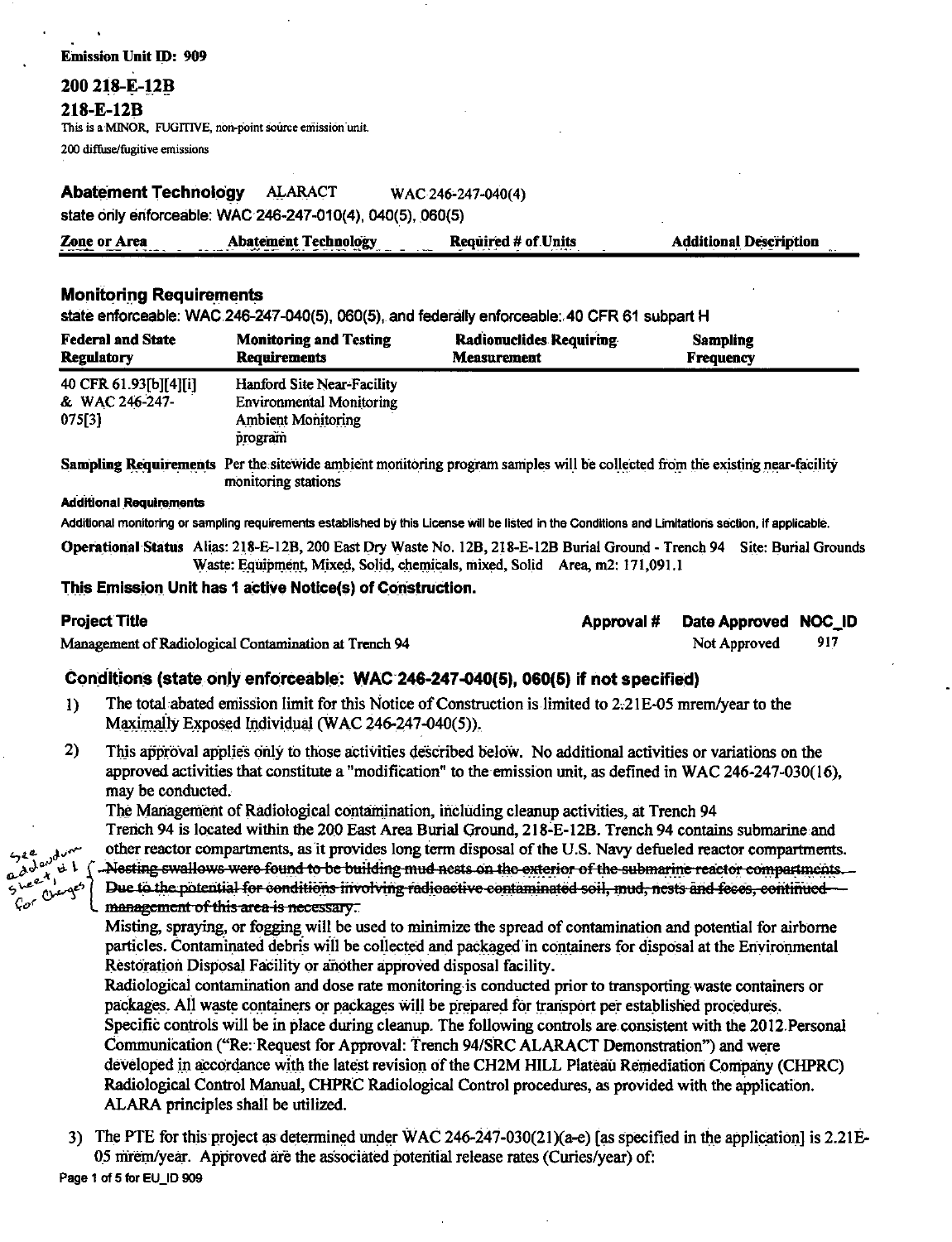| Alpha - 0                                                                                 | 1.77E-08 | Liquid/Particulate Solid        | WAC 246-247-030(21)(a)                                                                                                  |
|-------------------------------------------------------------------------------------------|----------|---------------------------------|-------------------------------------------------------------------------------------------------------------------------|
| are conservatively represented by the total alpha and total beta-gamma constituents.      |          |                                 | Alpha release rate is assumed to be Pu-239. Other radionuclides may be encountered and are approved so long as they     |
| Am - 241                                                                                  |          | Liquid/Particulate Solid        | WAC 246-247-030(21)(a)                                                                                                  |
| 25% of the abated dose.                                                                   |          |                                 | Contributes less than 0.1 mrem/yr to the MEI, and represents less than 10% of the unabated PTE and represents less than |
| $B/G - 0$                                                                                 | 1.17E-04 | Liquid/Particulate Solid        | WAC 246-247-030(21)(a)                                                                                                  |
| they are conservatively represented by the total alpha and total beta-gamma constituents. |          |                                 | Beta/Gamma release rate is assumed to be Sr-90. Other radionuclides may be encountered and are approved so long as      |
| $C - 14$                                                                                  |          | Liquid/Particulate Solid        | WAC 246-247-030(21)(a)                                                                                                  |
| 25% of the abated dose.                                                                   |          |                                 | Contributes less than 0.1 mrem/yr to the MEI, and represents less than 10% of the unabated PTE and represents less than |
| Ce - 144                                                                                  |          | Liquid/Particulate Solid        | WAC 246-247-030(21)(a)                                                                                                  |
| 25% of the abated dose.                                                                   |          |                                 | Contributes less than 0.1 mrem/yr to the MEI, and represents less than 10% of the unabated PTE and represents less than |
| Cm - 244                                                                                  |          | Liquid/Particulate Solid        | WAC 246-247-030(21)(a)                                                                                                  |
| 25% of the abated dose.                                                                   |          |                                 | Contributes less than 0.1 mrem/yr to the MEI, and represents less than 10% of the unabated PTE and represents less than |
| Co - 60                                                                                   |          | <b>Liquid/Particulate Solid</b> | WAC 246-247-030(21)(a)                                                                                                  |
| 25% of the abated dose.                                                                   |          |                                 | Contributes less than 0.1 mrem/yr to the MEI, and represents less than 10% of the unabated PTE and represents less than |
| Cs - 134                                                                                  |          | <b>Liquid/Particulate Solid</b> | WAC 246-247-030(21)(a)                                                                                                  |
| 25% of the abated dose.                                                                   |          |                                 | Contributes less than 0.1 mrem/yr to the MEI, and represents less than 10% of the unabated PTE and represents less than |
| $Cs - 137$                                                                                |          | Liquid/Particulate Solid        | WAC 246-247-030(21)(a)                                                                                                  |
| 25% of the abated dose.                                                                   |          |                                 | Contributes less than 0.1 mrem/yr to the MEI, and represents less than 10% of the unabated PTE and represents less than |
| Eu - 154                                                                                  |          | Liquid/Particulate Solid        | WAC 246-247-030(21)(a)                                                                                                  |
| 25% of the abated dose.                                                                   |          |                                 | Contributes less than 0.1 mrem/yr to the MEI, and represents less than 10% of the unabated PTE and represents less than |
| Eu - 155                                                                                  |          | Liquid/Particulate Solid        | WAC 246-247-030(21)(a)                                                                                                  |
| 25% of the abated dose.                                                                   |          |                                 | Contributes less than 0.1 mrem/yr to the MEI, and represents less than 10% of the unabated PTE and represents less than |
| $H - 3$                                                                                   |          | Liquid/Particulate Solid        | WAC 246-247-030(21)(a)                                                                                                  |
| 25% of the abated dose.                                                                   |          |                                 | Contributes less than 0.1 mrem/yr to the MEI, and represents less than 10% of the unabated PTE and represents less than |
| $1 - 129$                                                                                 |          | Liquid/Particulate Solid        | WAC 246-247-030(21)(a)                                                                                                  |
| 25% of the abated dose.                                                                   |          |                                 | Contributes less than 0.1 mrem/yr to the MEI, and represents less than 10% of the unabated PTE and represents less than |
| K - 40                                                                                    |          | <b>Liquid/Particulate Solid</b> | WAC 246-247-030(21)(a)                                                                                                  |
| 25% of the abated dose.                                                                   |          |                                 | Contributes less than 0.1 mrem/yr to the MEI, and represents less than 10% of the unabated PTE and represents less than |
| Mn-54                                                                                     |          | Liquid/Particulate Solid        | WAC 246-247-030(21)(a)                                                                                                  |
| 25% of the abated dose.                                                                   |          |                                 | Contributes less than 0.1 mrem/yr to the MEI, and represents less than 10% of the unabated PTE and represents less than |
| Na - 22                                                                                   |          | <b>Liquid/Particulate Solid</b> | WAC 246-247-030(21)(a)                                                                                                  |
| 25% of the abated dose.                                                                   |          |                                 | Contributes less than 0.1 mrem/yr to the MEI, and represents less than 10% of the unabated PTE and represents less than |
| Nb - 94                                                                                   |          | <b>Liquid/Particulate Solid</b> | WAC 246-247-030(21)(a)                                                                                                  |
| 25% of the abated dose.                                                                   |          |                                 | Contributes less than 0.1 mrem/yr to the MEI, and represents less than 10% of the unabated PTE and represents less than |
| Np - 237                                                                                  |          | Liquid/Particulate Solid        | WAC 246-247-030(21)(a)                                                                                                  |
| 25% of the abated dose.                                                                   |          |                                 | Contributes less than 0.1 mrem/yr to the MEI, and represents less than 10% of the unabated PTE and represents less than |
| $Pu - 238$                                                                                |          | <b>Liquid/Particulate Solid</b> | WAC 246-247-030(21)(a)                                                                                                  |
| 25% of the abated dose.                                                                   |          |                                 | Contributes less than 0.1 mrem/yr to the MEI, and represents less than 10% of the unabated PTE and represents less than |
| Pu - 240                                                                                  |          | <b>Liquid/Particulate Solid</b> | WAC 246-247-030(21)(a)                                                                                                  |
| 25% of the abated dose.                                                                   |          |                                 | Contributes less than 0.1 mrem/yr to the MEI, and represents less than 10% of the unabated PTE and represents less than |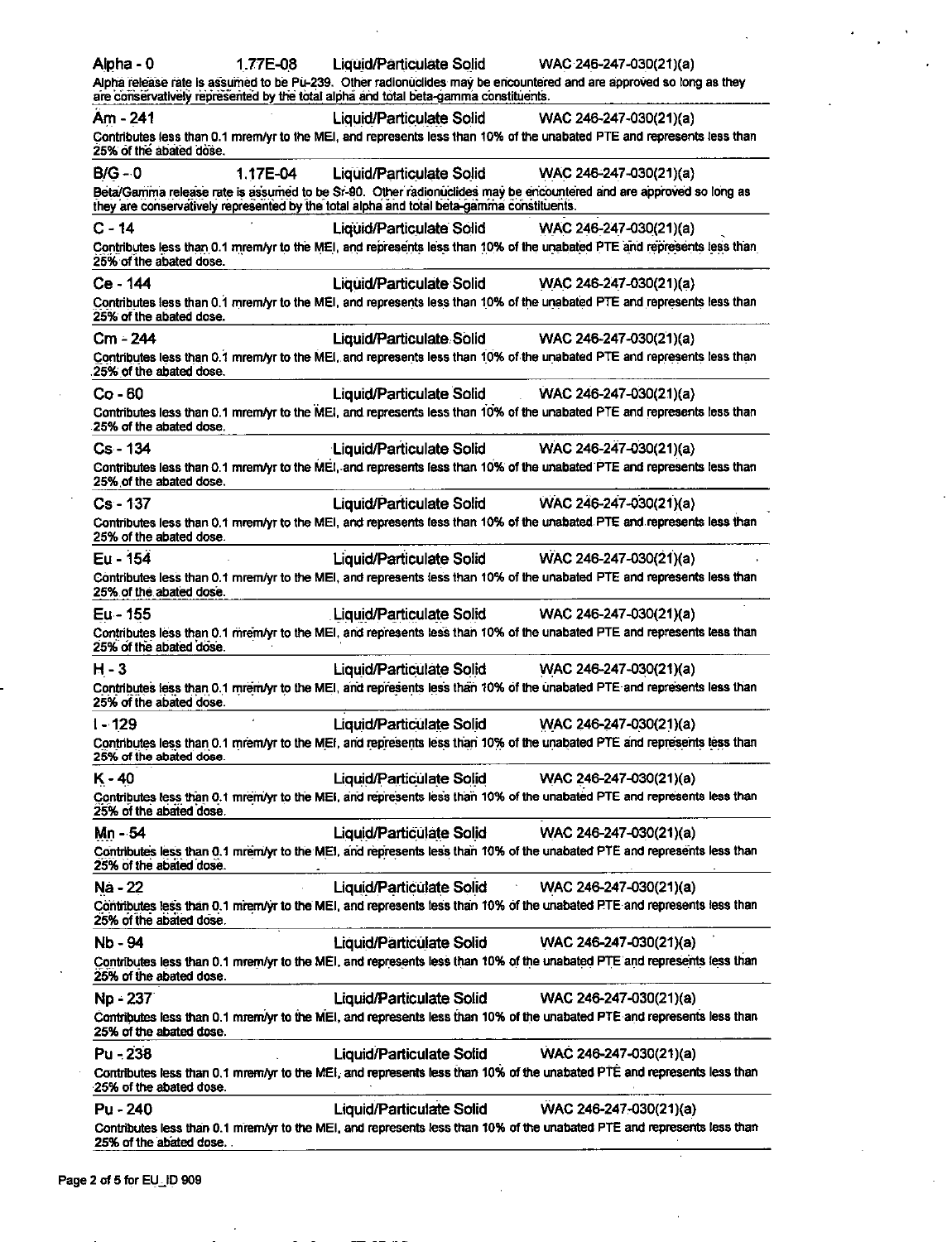| Pu - 241                |            |                          |           | Liquid/Particulate Solid WAC 246-247-030(21)(a)                                                                         |
|-------------------------|------------|--------------------------|-----------|-------------------------------------------------------------------------------------------------------------------------|
| 25% of the abated dose. |            |                          |           | Contributes less than 0.1 mrem/yr to the MEI, and represents less than 10% of the unabated PTE and represents less than |
| Ra - 226                |            | Liquid/Particulate Solid |           | WAC 246-247-030(21)(a)                                                                                                  |
| 25% of the abated dose. |            |                          |           | Contributes less than 0.1 mrem/yr to the MEI, and represents less than 10% of the unabated PTE and represents less than |
| Ru - 106                |            | Liquid/Particulate Solid |           | WAC 246-247-030(21)(a)                                                                                                  |
| 25% of the abated dose. |            |                          |           | Contributes less than 0.1 mrem/yr to the MEI, and represents less than 10% of the unabated PTE and represents less than |
| Sb - 125                |            | Liquid/Particulate Solid |           | WAC 246-247-030(21)(a)                                                                                                  |
| 25% of the abated dose. |            |                          |           | Contributes less than 0.1 mrem/yr to the MEI, and represents less than 10% of the unabated PTE and represents less than |
| Se - 79                 |            | Liquid/Particulate Solid |           | WAC 246-247-030(21)(a)                                                                                                  |
| 25% of the abated dose. |            |                          |           | Contributes less than 0.1 mrem/yr to the MEI, and represents less than 10% of the unabated PTE and represents less than |
| Tc - 99                 |            | Liquid/Particulate Solid |           | WAC 246-247-030(21)(a)                                                                                                  |
| 25% of the abated dose. |            |                          |           | Contributes less than 0.1 mrem/yr to the MEI, and represents less than 10% of the unabated PTE and represents less than |
| $U - 233$               |            | Liquid/Particulate Solid |           | WAC 246-247-030(21)(a)                                                                                                  |
| 25% of the abated dose. |            |                          |           | Contributes less than 0.1 mrem/yr to the MEI, and represents less than 10% of the unabated PTE and represents less than |
| $U - 234$               |            | Liquid/Particulate Solid |           | WAC 246-247-030(21)(a)                                                                                                  |
| 25% of the abated dose. |            |                          |           | Contributes less than 0.1 mrem/yr to the MEI, and represents less than 10% of the unabated PTE and represents less than |
| $U - 235$               |            |                          |           | Liquid/Particulate Solid WAC 246-247-030(21)(a)                                                                         |
| 25% of the abated dose. |            |                          |           | Contributes less than 0.1 mrem/yr to the MEI, and represents less than 10% of the unabated PTE and represents less than |
| $U - 236$               |            |                          |           | Liquid/Particulate Solid WAC 246-247-030(21)(a)                                                                         |
| 25% of the abated dose. |            |                          |           | Contributes less than 0.1 mrem/yr to the MEI, and represents less than 10% of the unabated PTE and represents less than |
| $U - 238$               |            |                          |           | Liquid/Particulate Solid WAC 246-247-030(21)(a)                                                                         |
| 25% of the abated dose. |            |                          |           | Contributes less than 0.1 mrem/yr to the MEI, and represents less than 10% of the unabated PTE and represents less than |
| Zn - 65                 |            | Liquid/Particulate Solid |           | WAC 246-247-030(21)(a)                                                                                                  |
| 25% of the abated dose. |            |                          |           | Contributes less than 0.1 mrem/yr to the MEI, and represents less than 10% of the unabated PTE and represents less than |
| ·Zr - 95                |            | Liquid/Particulate Solid |           | WAC 246-247-030(21)(a)                                                                                                  |
| 25% of the abated dose. |            |                          |           | Contributes less than 0.1 mrem/yr to the MEI, and represents less than 10% of the unabated PTE and represents less than |
|                         |            |                          |           | The radioactive isotopes identified for this emission unit are (no quantities specified):                               |
| Am - 241                | $C - 14$   | Ce - 144                 | Cm - 244  | $Co - 60$                                                                                                               |
| Cs-134                  | Cs - 137   | Eu - 154                 | Eu - 155  | $H - 3$                                                                                                                 |
| $1 - 129$               | $K - 40$   | Mn - 54                  | Na - 22   | <b>Nb-94</b>                                                                                                            |
| Np - 237                | Pu - 238   | Pù - 240                 | Pu - 241  | Ra - 226                                                                                                                |
| Ru - 106                | $Sb - 125$ | Se - 79                  | $Sr - 90$ | $Tc - 99$                                                                                                               |
| 11.222                  | LL 994     | <b>11 995</b>            | 11.22     | 11.022                                                                                                                  |

233  $Zn - 65$  $Zr - 95$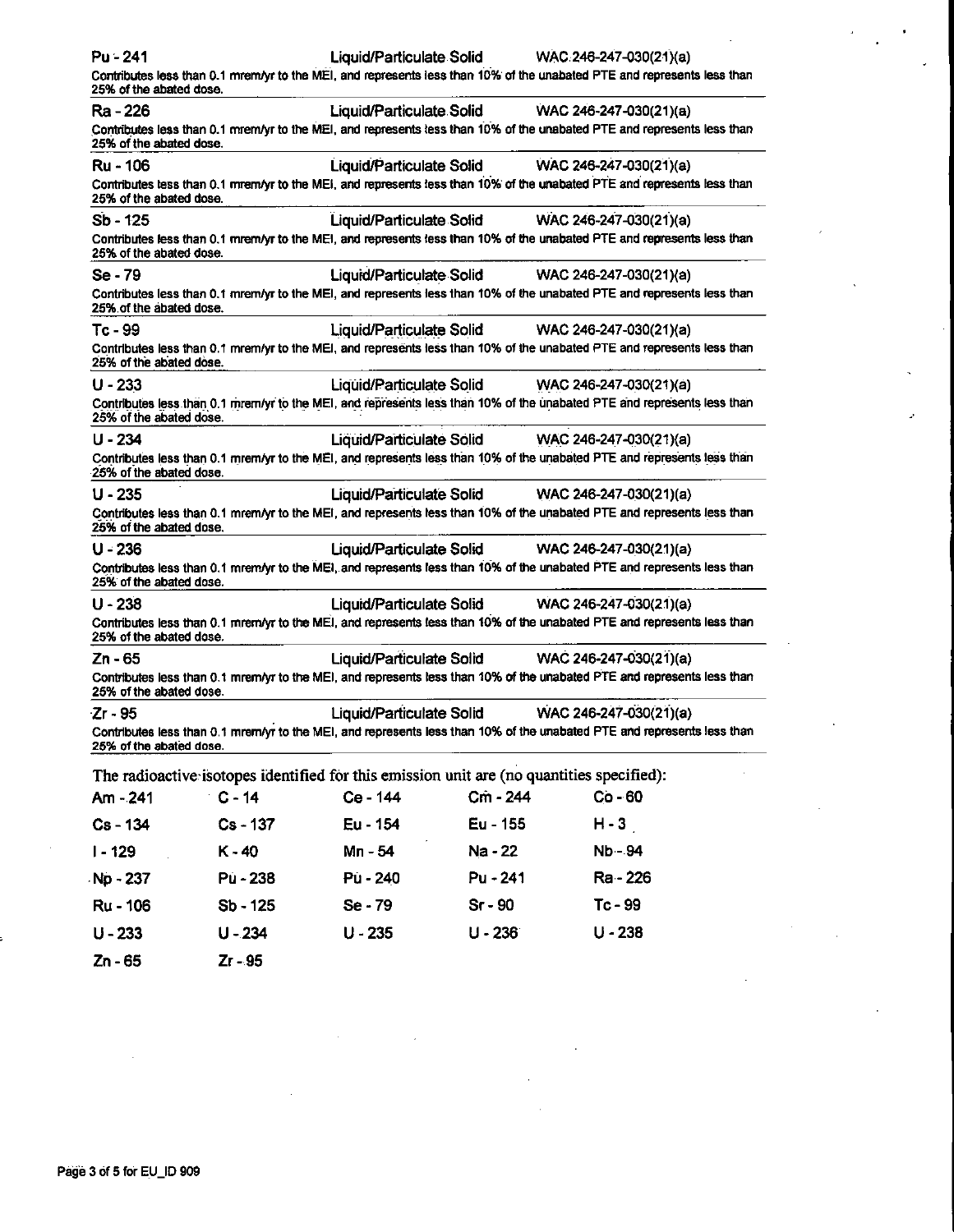The potential release rates described in this Condition were used to determine control technologies and monitoring requirements for this approval. DOE must notify the Department of a "modification" to the emission unit, as defined in WAC.246-247-030(16). DOE must notify the Department of any changes to a NESHAP major emission unit when a specific isotope is newly identified as contributing greater than  $10\%$  of the potential TEDE to the MEI, or greater than 25% of the TEDE to the MEI after controls. (WAC 246-247-110(9)) DOE must notify the Department of any changes to potential release rates as required by state or federal regulations including changes that would constitute a significant modification to the Air Operating Permit under WAC 173-401-725(4). Notice will be provided according to the particular regulation under which notification is required. If the applicable regulation(s) does not address manner and type of notification, DOE will provide the Department with advance written notice by letter or electronic mail but not solely by copies of documents.

4) WDOH NOTIFICATIONS-Contamination Levels

WDOH will be notified when the following contamination levels are found:

-Direct contamination readings are detected greater than 500,000 disintegrations per minute ( $dpm$ )/100 cm<sup> $\gamma$ </sup>2 alpha and/or 1 rad/hr/100cm^2 beta-gamma are encountered.

-Removable contamination levels above 2,000 dpm/100cm^2 alpha or above 100,000 dpm/100cm^2 beta-gamma are encountered.

For activities that also include cleanup activities

(WAC 246-247-040(5)),(WAC 246-247-040(6) */transferrable* 

WDOH NOTIFICATION-Abatement of Removable, & Direct Contamination Levels-Cleanup Exceeding the following contamination limits requires WDOH notification and implementation of additional controls before work may resume.

-Removable contamination will be maintained less than a maximum level of 2,200,000 dpm/100cm^2 alpha and/or less than 4 rad/hr/I 00cm"2 beta gamma.

-Direct contamination levels of 20,000pm/100cm $\gamma$ 2 alpha, and or 1,000,000dpm/100cm $\gamma$ 2 beta-gamma The following additional controls, as described below, shall be implemented before work resumes.

-Soil shall be wetted prior to removal if not already damp

-General work place air monitoring shall be performed during removal activities

-Dislodged vegetation not already in containers-shall have fixative applied at the end of each shift, or the material shall-be-covered, as necessary to prevent airborne contamination. below  $\alpha$  is a second  $\alpha$  fixed we

-Removed soil and vegetation containing >500,000dpm/100cm^2 or >200dpm/100cm^2 alpha will be containerized,  $c$ rr<sup>1</sup> $i$ ed if it is to be left for greater than 48 hours.  $\int_{Q_1}^{R_2}$   $\int_{Q_2}^{Q_3}$ 

 $(WAC 246 - 247 - 040(5))$ 

5)

6) WOOH NOTIFICATION-Submarine and Other Reactor Compartments

WDOH will be notified (under the environmental notification protocol) if the following levels are found in the area from the submarine and other reactor compartments to an area 1,000 ft from the submarine and other reactor

compartments.<br>-Removable\_contamination levels >2,000 disintegrations per minute per 100cm^2 alpha or >100,000 disintegrations per minute per  $100 \text{ cm}^2$  beta-gamma

-Direct contamination readings of  $>500,000$  disintegrations per minute per 100 cm $\approx$  alpha and/or 1 rad per hour per 100 cm<sup>2</sup> beta-gamma

If detection is made within overlap with LERF Basin Area, only one notification is required. If the detection is made in an area not managed by Trench 94 or LERF, but within the 1,000 ft area, the party responsible for management of the area where ihe detection occurred shall make the notification.

(WAC 246-247-040(5)), (WAC 246-247-040(6)

7) ABA TMENT DURING CLEANUP ACTIVITIES-Dispersable Contaminated Material Monitoring -Contamination monitoring, workplace air monitoring, and dose rate monitoring will be conducted during cleanup activities. Routine contamination surveys of contaminated areas will occur.

-During work activities, continuous radioiogical control tec\_l\_!\_nician coverage **will** be provided.

-Alpha and beta-gamma contamination surveys shall be performed prior to and during activities that have the potential to disturb radioactive contamination, such as removal of nesting material or soil disturbance.

-Annual Apha and beta-gamma contamination surveys shall be performed to confirm the dose rates within the

boundaries of each posted radiation area. Records of the annual surveys shall be available for audits.<br>-In any Contamination Area or Airborne Radioactivity Area, cleanup activities involving dispersible contaminated material shall stop if average wind speeds exceed 10 miles per hour (mph) for elevated work or 20 mph for ground level work, as measured at the work site .

<sup>0</sup> Suppressants such as water, fixatives, and covers shall be used, as necessary, to control contamination.spread. Page 4 of 5 for EU\_ID 909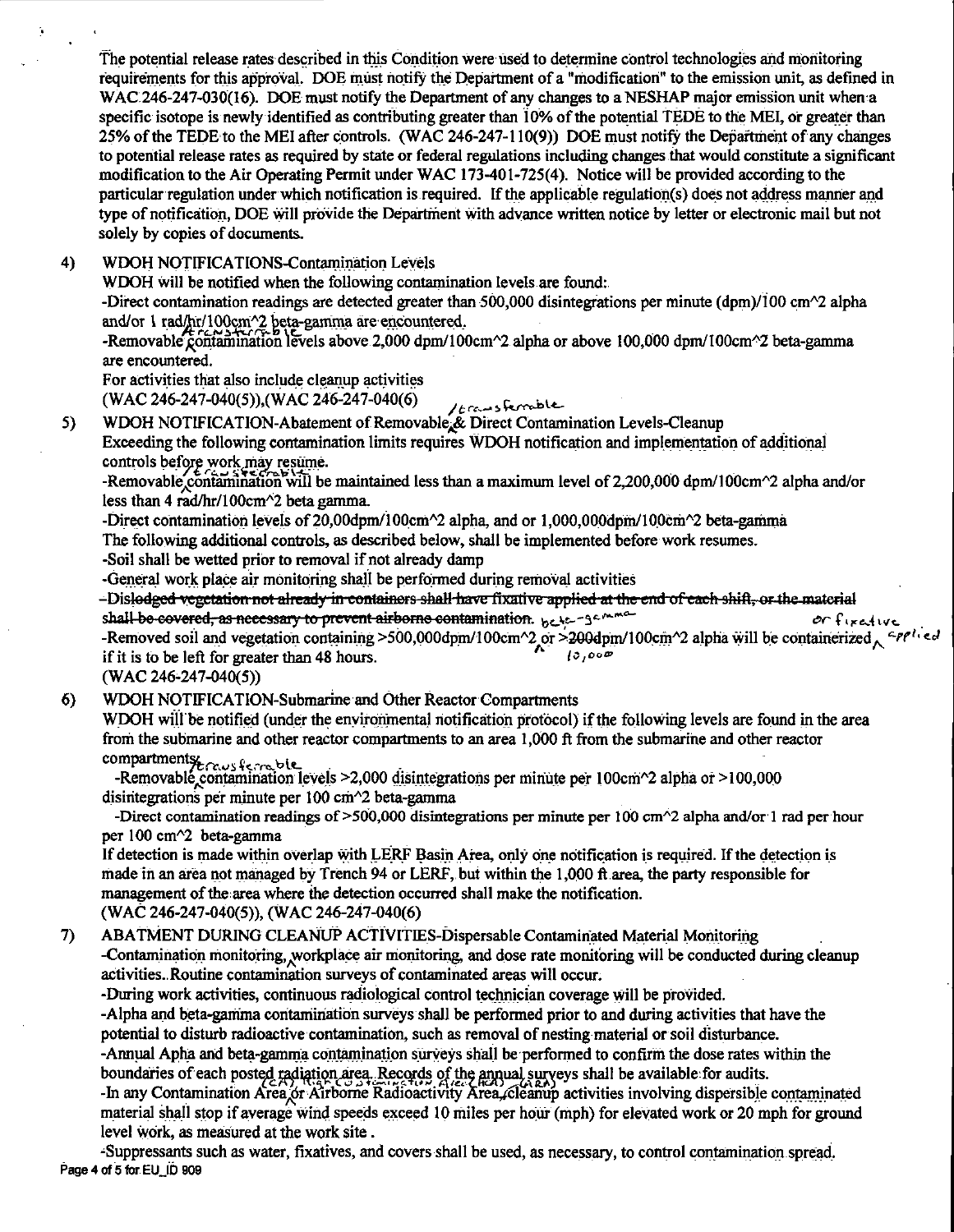Handheld and/or overhead atomized misting will be performed during work activities:where a potential exists to generate airborne radioactivity.

-Atomized misters and fixative sprayers shall be function-checked at the work site prior to commencing work activities. (WAC 246-247-040(5)) ·

8) ABATEMENT TECHNOLOGY-Related Approvals

If a truck-mounted vacuum (i.e., GuzzlerTM) Portable/Temporary Radioactive Air Emission Units (PTRAEU), or high-efficiency particulate air (HEPA) filtered vacuum radioactive air emission unit is used, controls described in the Hanford Site Radioactive Air Emissions License #FF-0 I; for the Sitewide Guzzler TM Notice of Construction (NOC) (Emission Unit ID: 476), the PTRAEU NOC (Emission Unit ID: 447), and the Hanford Sitewide W-PORTEX 007 [HEPA vacuums] NOC (Emission Unit ID: 455), respectively, would be followed. (WAC 246-247-040(5))

- 9) EFFLUENT CONTINOUS MONITORING- Ambient Air Monitoring Network The 200 Area near-facility ambient air monitoring network shall be used for continuous monitoring. The stations (N967, N973, N948, N972) will also provide indication of potential elevated airborne radioactivity using the frequency and protocol of the Hanford Site Near°Facility Environmental Monitoring Program. (WAC 246-247-040(5))
- 10) EFFLUENT CONTINUOUS MONITORING- Chain of Custody Air sample data shall be analyzed by MSA and ABCASH data shall available to WDOH. The chain of custody shall follow standard protocol for the for the 200 Area near-facility ambient air monitoring network. (WAC 246-247-040(5))
- 11) EFFLUENT MONITORING- Periodic Confirmatory Measurements-Air Monitors Periodic confirmatory measurements (PCMs) will be made to verify the low emissions. The existing 200 Area network system for near-field monitoring (DOE/RL-91-50, Environmental Monitoring Plan United States Department of Energy Richland Operations Office, as amended) will continue to be used for the PCM mechanism to verify low emissions during Trench 94 radiologically-contaminated material cleanup activities. The 200 Area general fugitive/diffuse emission unit is already approved in WDOH, 2012b for related continuous monitoring). Specific ambient air monitors N-967, N-973, N-948, and N-972 (as identified in WDOH, 2012a, and shown in Figure 2) are in close proximity to Trench 94 and will provide indication of potential elevated airborne radioactivity. (WAC 246-247-040(5))
- 12) MONITORING REQUIREMENTS-Sampling Frequency-Soil Deposition Annual soil deposition sampling shall be performed in three prominent downwind locations, as determined by the previous year's wind rose data. (WAC 246-247-040(5))
- 13) MONITORING-Diffuse and Fugitive-Soil Monitoring Activities Additional monitoring for diffuse and fugitive emissions will consist of radiological surveys when soil excavation activities are being performed. The survey methods for monitoring are not a direct measurement of effluent emissions. The methods are intended to demonstrate compliance by showing that by being under the contamination levels for which work is controlled, the actual emissions would be inherently below the estimated emissions, which are based on (calculated from) the same contamination levels. **(WAC 246-247-040(5))**
- 14) CONTAMINATION CONTROL- Diffuse and Fugitive Activities The Diffuse/Fugitive Activities Unit at Trench 94 are limited to the following: -Soil excavation activities
	- -Fauna transport activities

-Cleanup of bird nesting/droppings

- -Work in preparation for reactor compartment placement
- -Work during reactor compartmnet placement

During these activities radiological surveys shall be performed. (WAC 246-247-040(5))

- 15) CONTAMINATION CONTROL DOCUMENTATION- Submarine and Other Reactor Compartments . A record of rad con reports that were performed during the month (routine, pre-job and during-job surveys). Each instance of anomalous data will be evaluated by a supervisor and entered into a corrective action database for tracking and trending purposes (as required) and.shall be available for the audit. (WAC246-247-040(5))
- 16) CONTAMINIATION CONTROL-Soil Removal After removal of radiologically contaminated soil, the soil surface radiological contamination levels would be verffied . If contamination is present above identified levels, additional.soil may be removed and contaioerized for disposal or covered or fixed to provide control of the contamination. (WAC 246-247-040(5))